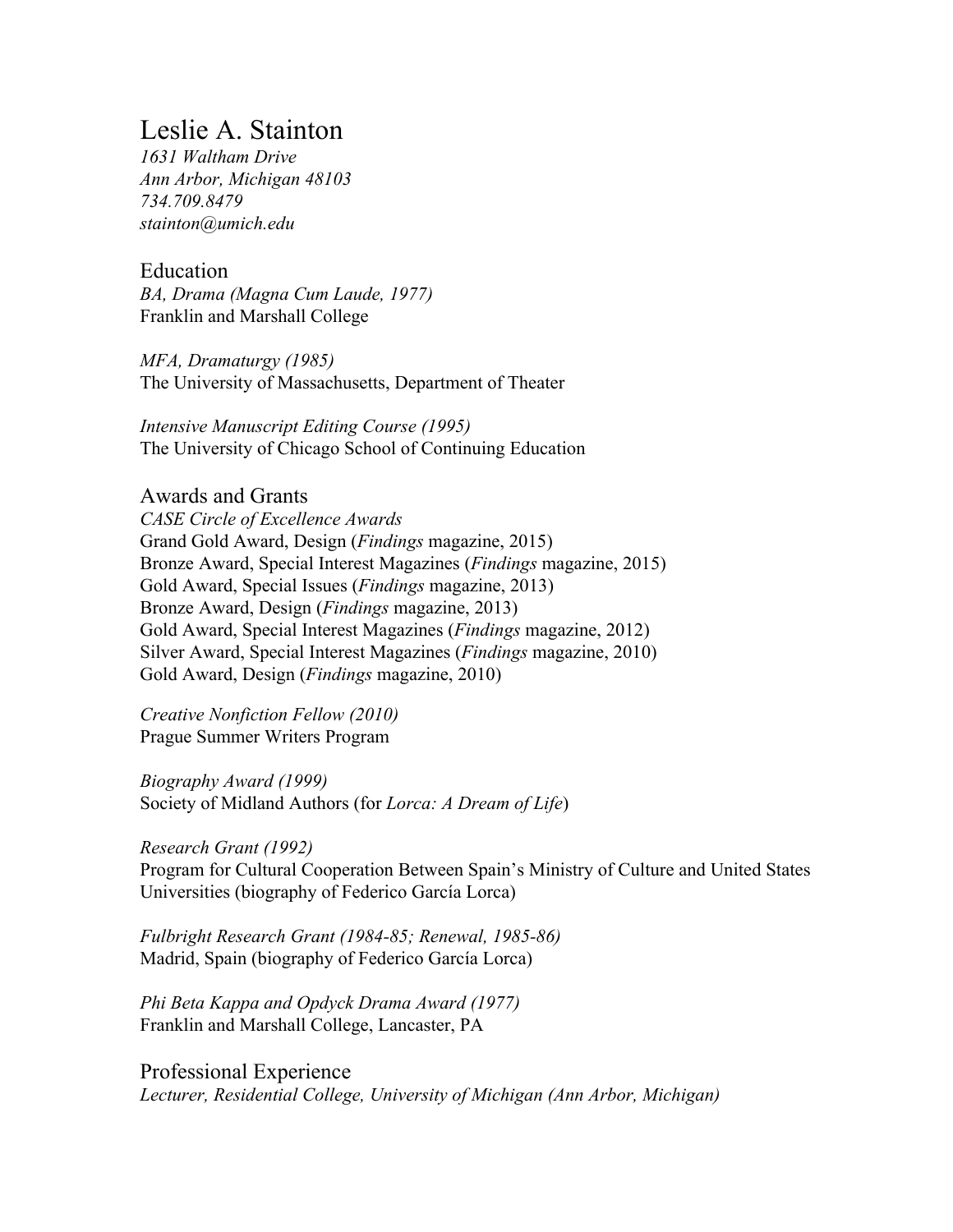2017–Present

Teach first-year writing seminar to undergraduates.

### *Editor, University of Michigan School of Public Health (Ann Arbor, Michigan)* 1998–2016

Wrote, edited, and produced semi-annual alumni magazine (*Findings*) and select other publications, and assisted in website editorial and multimedia extras.

### *Lecturer, Residential College, University of Michigan (Ann Arbor, Michigan)* 2003–2007

Taught undergraduate courses and tutorials in creative nonfiction, including freshman seminars on biography and the personal essay. Served on Residential College Executive Committee (2005–2007).

### *Managing Editor, Borders Inc. (Ann Arbor, Michigan)* 1996–1998

Founding editor of monthly *Inside Borders* magazine (circ. 240,000); edited biannual children's catalogs and annual holiday catalog; worked with art director to coordinate publications design; supervised two fulltime editorial assistants as well as freelance copywriters and proofreaders. As editor of *Inside Borders* I commissioned feature articles from authors, chose book excerpts, conducted author interviews, wrote author profiles, secured art work, and oversaw magazine production.

### *Editor, University of Michigan Museum of Art (Ann Arbor, Michigan)* 1995–1996

Edited all museum publications, including exhibition brochures, catalogues, and website. Edited and produced all museum signage, including exhibition materials and banners. Coordinated, wrote, and edited bimonthly calendar/newsletter. Supervised public relations coordinator, 3 assistants, outside graphic designers and photographers. Established and coordinated undergraduate graphic design internship with University of Michigan School of Art & Design faculty; supervised and taught 2 senior graphic design students throughout academic year 1995-1996. In 1996 I co-led Museum of Art tour to Italy.

## *Public Relations/Publications Coordinator, University of Michigan Museum of Art (Ann Arbor, Michigan)*

### 1990–1995

Coordinated museum's public relations program and served as chief information officer for all museum exhibitions and events. Edited all museum publications. Supervised 1 assistant and 1 student intern yearly. In 1994-1995 chaired museum's long-range planning committee. In 1994 helped transport Museum of Art exhibition to the Uffizi Gallery, Florence; I subsequently published an article on the exhibition in *Michigan Alumnus* magazine. In 1995 co-organized and led Museum of Art tour retracing medieval pilgrimage route from Paris to Santiago de Compostela, Spain. Launched museum theater program in 1992 with original script on Picasso; in 1993 produced evening of Dada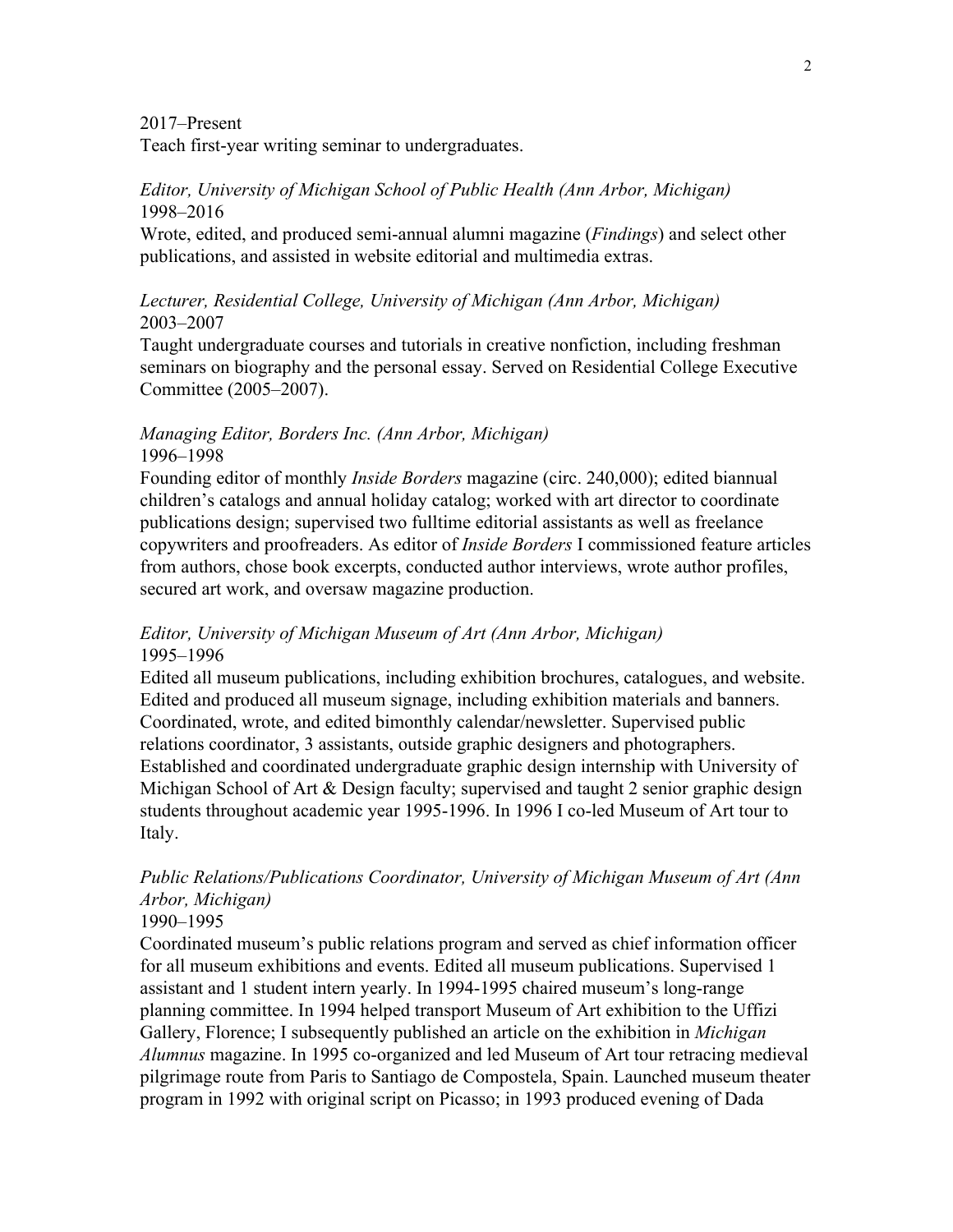cabaret; organized session and presented talk on museum theater at 1994 American Association of Museums national convention. From 1992 through 1996 coordinated museum's annual chamber concert series.

*Adjunct Lecturer, University of Michigan Department of Theater (Ann Arbor, Michigan)* January–April 1987 Taught two discussion sessions of introductory theater (Theater 211).

### *Manager, Youth Theater, Hartford Stage Company (Hartford, Connecticut)* April–August 1984

Administered 6-week jobs training/theater program for inner city teenagers. Responsible for hiring and supervising 30-person professional staff and 90-person youth company; arranged auditions, rehearsal space for company and orchestra, staff meetings, and special events. Partial responsibility for corporate and private fundraising, including grant-writing, and publicity. Assisted in playbill layout and wrote playbill copy. Managed \$50,000 budget and supervised distribution of \$50,000 government funding.

*Coordinator of Educational Programs, University of Massachusetts Theater Department (Amherst, Massachusetts)*

1982–1984

Founded and administered Educational Programs in conjunction with mainstage productions; wrote study guides and contact letters, made in-class presentations, and conducted follow-up discussions. During first 2 years of operation, over 60 university classes (2,000 students) attended Theater Department productions as part of Educational Programs.

*Teaching Assistant, University of Massachusetts English Department (Amherst, Massachusetts)*

1981–1982

Taught Basic Writing and Writing about Humanities to three undergraduate sections. Responsible for text selection, syllabus, in-class instruction, essay assignments, and grades.

### Selected Publications

*Books*

*Staging Ground: An American Theater and Its Ghosts*. State College, PA: Penn State University Press, 2014.

*Lorca: A Dream of Life*. London: Bloomsbury, 1998; New York: Farrar, Straus and Giroux, 1999; Buenos Aires: Adriana Hidalgo Editora, 2001.

With Helen Sheehy. *On Writers and Writing. Desk Diary*. 14 vols. Windsor, CT: Tide-Mark Press, 1992–2005; 2012.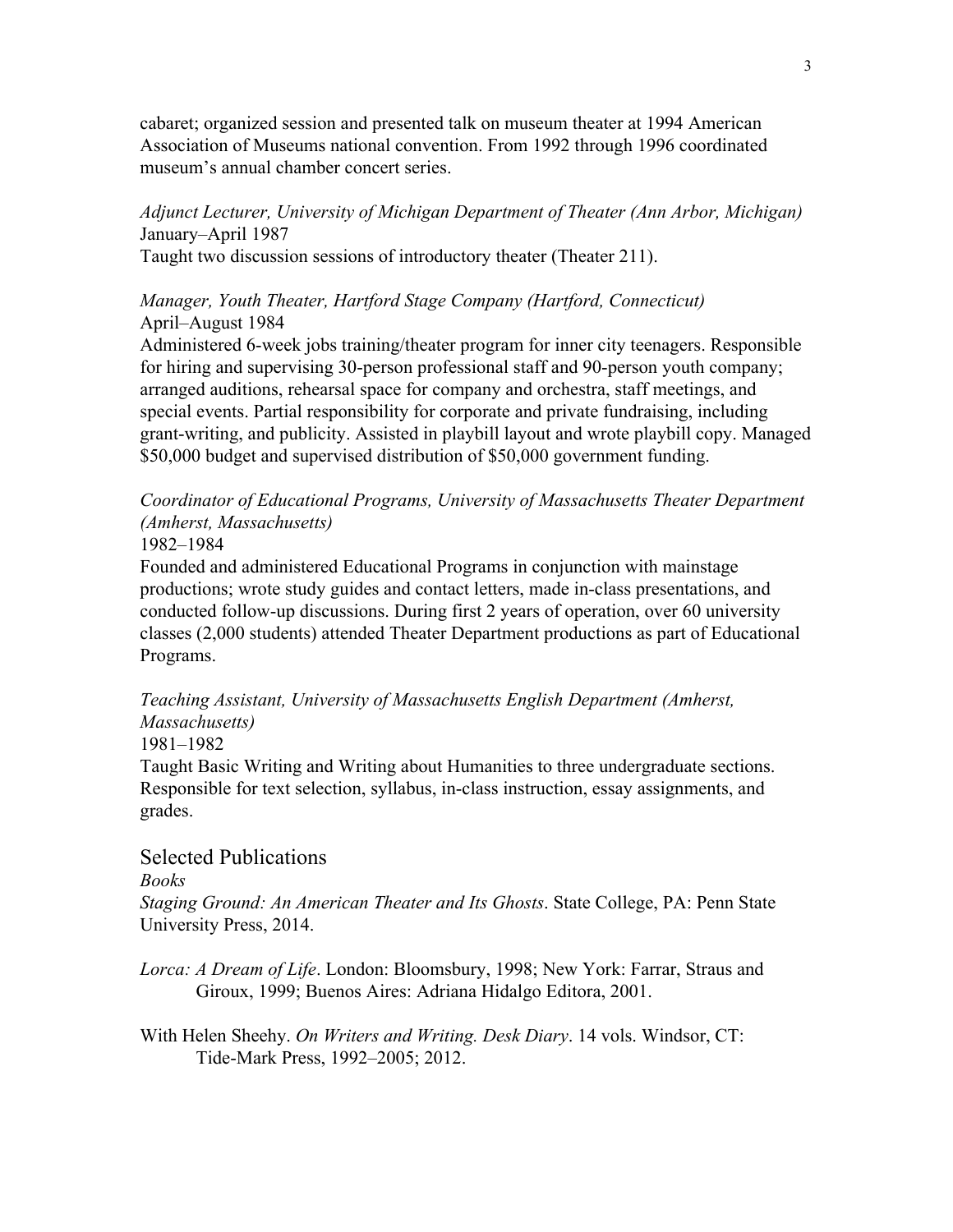*Essays, Articles and Talks* "Inventory." *The Sun*. September 2017.

"Thank You for the Gift." *The Ilanot Review*. Letters Issue. Summer 2017.

"Things Sweet to Taste." *The American Scholar*. Summer 2017.

"Miniature." *Broad Street*. Forthcoming.

"Mozart's Starling." *The Massachusetts Review*. Winter 2016.

"Excavation." *Clerestory Poetry Journal*. Fall 2016.

"Rules of the Game." *The Offbeat*. Fall 2016.

"Rappahannock, 1960." *Black Warrior Review*. Fall 2016.

"Cordelia Speaks." *New Orleans Review*. Fall 2016.

- "Sacred Encounters." In *A Pink Suitcase: 22 Tales of Women's Travel*. Ed. Janna Graber. World Traveler Press, 2015.
- "After the Attack." *Bonté Review*. Port Yonder Press: Pre-issue 2014.

"First Loves." *Sprout*. Issue 25: "Wisdom." November 2013.

"Conestoga." *Crab Orchard Review*. "Due North" issue. Summer/Fall 2012.

"The Things Our Fathers Loved." *River Teeth*. Vol. 14, No. 1. 2012.

- "In Orbit." *Memoir*. June 2012.
- "Night Vision." *The Puritan*. Issue 16. Winter 2012.
- "Streams of Consciousness." In "Symposium: Place in Creative Nonfiction." *Center. A Journal of the Literary Arts*. Vol. 9. 2010.
- "Through a Playwright's Eyes." Talk given at Gothenburg (Sweden) International Book Fair. September 2009.
- "Players." *Common-place*. Vol. 8, No. 4. April 2008.
- "Coming of Age in the Garden of Eden, Pennsylvania." *Brevity*. Issue 23. The First Quarter of Rampant Global Warming 2007.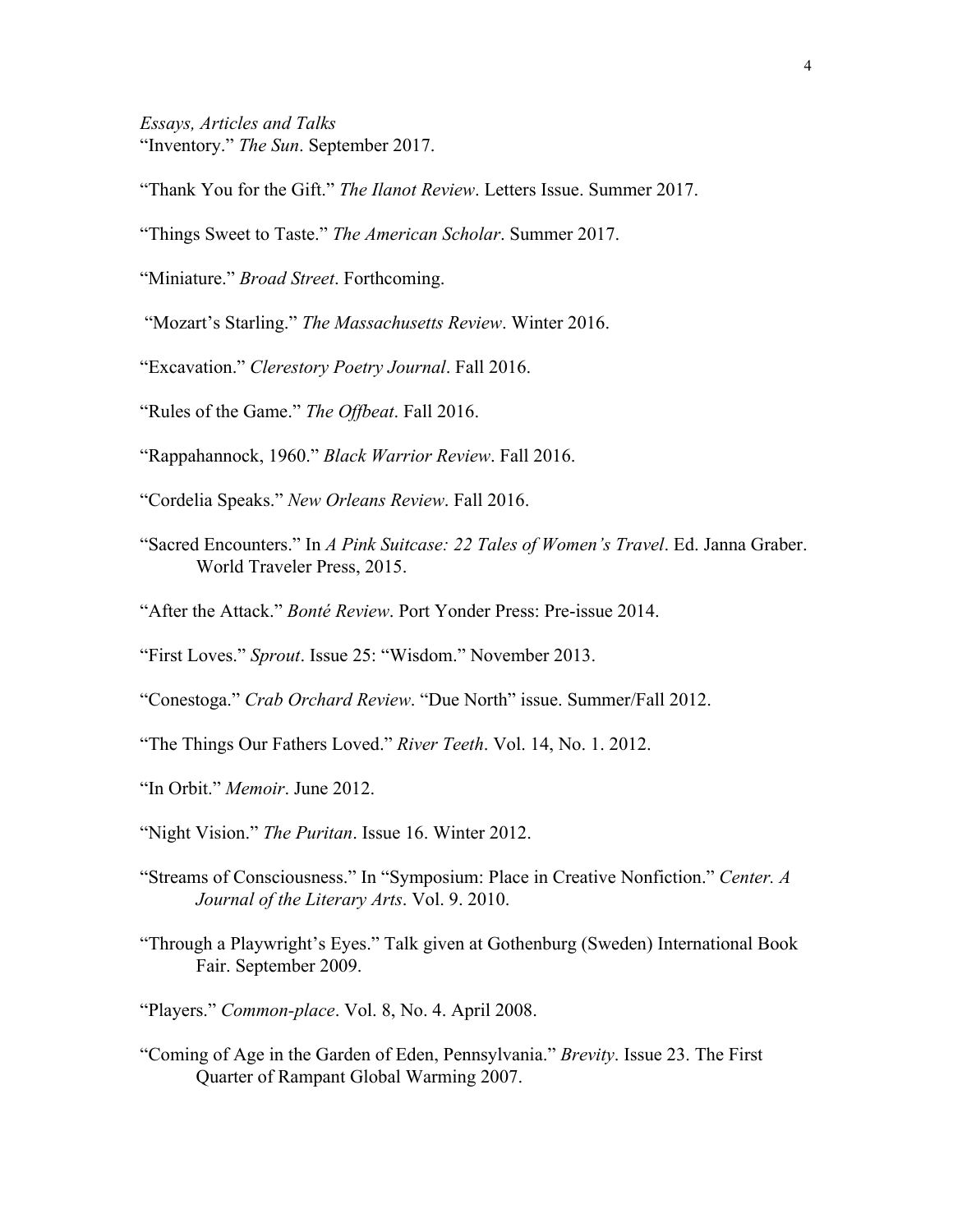- "Getting to the Point." In *Fresh Water: Women Writing on the Great Lakes*. Ed. Alison Swan. Lansing: Michigan State University Press, 2006.
- "Stage-struck." *Michigan Quarterly Review*. "The Documentary Imagination (Part Two)." Ed. Tom Fricke and Keith Taylor. Winter 2006.
- Entry on Federico García Lorca. *Encyclopedia of Literature and Politics: Censorship, Revolution, and Writing*. Ed. M. Keith Booker. Vol. I. Westport, CT: Greenwood Press, 2005.
- "Dreaming the Impossible: Lorca and the Stage." *The Santa Fe Opera 2005 Festival Season*. Summer 2005.
- "Turning Point." *Crescendo*. Santa Fe Opera. Spring 2005.
- "A Master Shape-Shifter of the Literary World." *Michigan Today*. Winter 2005.
- "From the Shadows." *Pages*. San Diego, CA. September/October 2004.
- "Rhine Journey." *Opera News*. April 2004.
- "Crossing Over." *Pages*. San Diego, CA. July/August 2003.
- "Traveling Light." *Pages*. San Diego, CA. May/June 2003.
- Selected book reviews. *Pages*. San Diego, CA. 2002–2004.
- *Speaking of Theater*. University Musical Society. Ann Arbor, MI. 2002.
- "Tales of the City." *Opera News*. February 2002.
- Entry on Federico García Lorca. *Encyclopaedia Britannica*. 16<sup>th</sup> ed. 2000.
- "Dreaming a Life." Paper presented at the Harbourfront International Festival of Authors, Toronto, Canada, October 1999, and at the University of Michigan Institute for the Humanities, November 1999.
- "First Person Singular." *Borders Original Voices*. June 1999.
- "From *Lorca: A Dream of Life*." *The American Poetry Review*. July/August 1999.
- "'O Babylon! O Carthage! O New York!': Europeans Confront Manhattan, 1917-1932." Paper presented at international symposium "Federico García Lorca en Nueva York," Columbia University, December 1990; and at the symposium "Spain in America: A World Built Anew (Spain and the Advent of Modernism in the